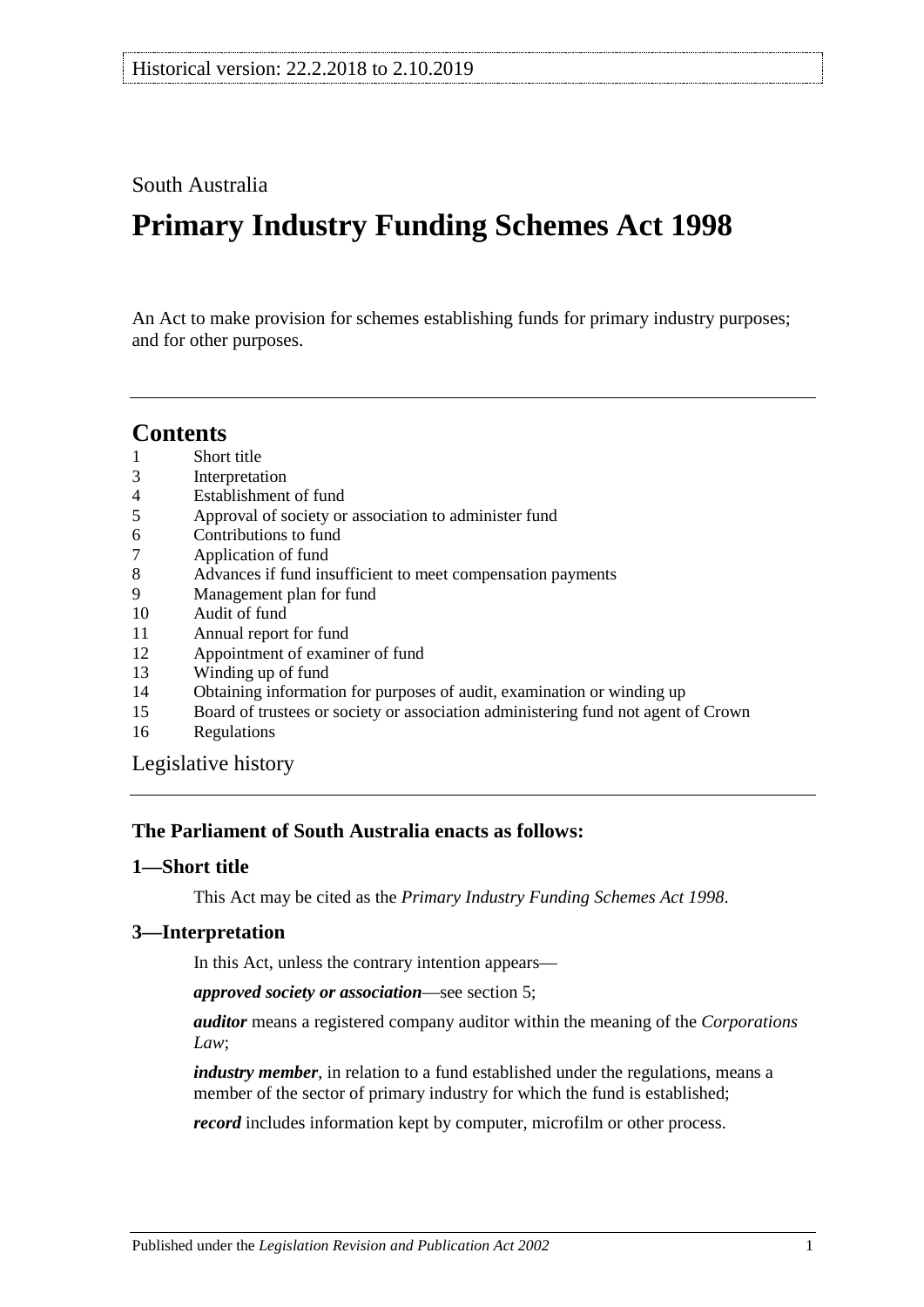#### <span id="page-1-2"></span><span id="page-1-0"></span>**4—Establishment of fund**

- (1) The Governor may make regulations establishing a fund for a particular sector of primary industry.
- (2) Before regulations are made under [subsection](#page-1-2) (1), the Minister must consult widely with industry members and give proper consideration to any representations made by industry members.
- (3) The regulations will assign a distinctive name to a fund for the purposes of identifying the primary industry sector for which the fund is established.
- (4) The regulations may provide that a fund is to be administered by—
	- (a) the Minister; or
	- (b) an approved society or association in accordance with the rules of the society or association; or
	- (c) a board of trustees (of whom there must be at least three appointed by the Minister after consultation with industry members) in accordance with a trust deed, as amended from time to time, incorporated or referred to in the regulations.
- (5) The regulations may establish a consultative committee within a primary industry sector for the purposes of providing advice to the person or body administering a fund established for that sector.
- (6) A fund is to consist of
	- contributions paid or collected in accordance with the regulations for the purposes of the fund; and
	- (b) income of the fund from investment; and
	- (c) any other contributions received by the person or body administering the fund for payment into the fund.
- (7) Money not immediately required for the purposes of a fund may be invested.

#### <span id="page-1-1"></span>**5—Approval of society or association to administer fund**

The Minister may approve a society or association to administer a fund under this Act if—

- (a) the society or association is incorporated under the *[Associations](http://www.legislation.sa.gov.au/index.aspx?action=legref&type=act&legtitle=Associations%20Incorporation%20Act%201985)  [Incorporation Act](http://www.legislation.sa.gov.au/index.aspx?action=legref&type=act&legtitle=Associations%20Incorporation%20Act%201985) 1985*; and
- (b) the society or association has as its object or one of its objects promoting the development of the primary industry sector for which the fund is established; and
- (c) in the opinion of the Minister, the rules of the society or association make appropriate provision for the administration of any fund for which the society or association is or will be responsible under this Act; and
- (d) the rules of the society or association provide that the rules may not be varied without approval of the Minister; and
- (e) the society or association complies with any other requirements of the regulations.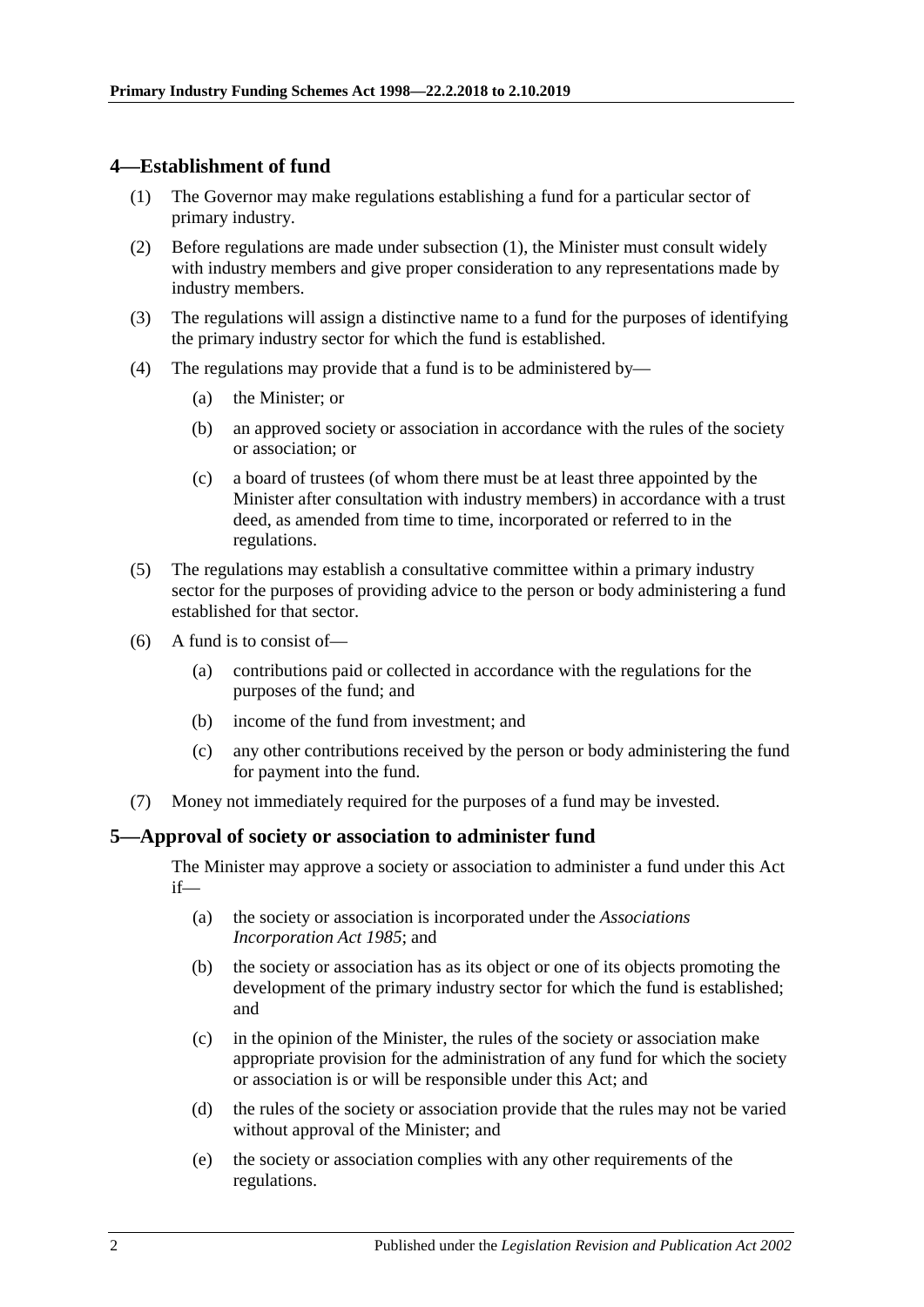#### <span id="page-2-0"></span>**6—Contributions to fund**

- (1) A scheme may be prescribed by regulation requiring or facilitating the payment of contributions to a fund established under the regulations.
- (2) A scheme may provide for—
	- (a) industry members to make contributions to the fund annually or at other intervals; or
	- (b) the collection of contributions to the fund when livestock or products are sold; or
	- (c) contributions to the fund from fees collected under the *[Livestock Act](http://www.legislation.sa.gov.au/index.aspx?action=legref&type=act&legtitle=Livestock%20Act%201997) 1997* or any other Act relating to primary industry; or
	- (d) the collection of contributions to the fund in any other manner or on any other basis.
- (3) The scheme may allow for the costs of collecting contributions to be deducted from or paid out of those contributions.

## <span id="page-2-3"></span><span id="page-2-1"></span>**7—Application of fund**

- (1) A fund established under the regulations may be applied for any purpose set out in the regulations or in a trust deed (as amended from time to time) incorporated or referred to in the regulations or in the rules of a society or association administering the fund.
- (2) Without limiting the generality of [subsection](#page-2-3) (1), the purposes may include—
	- (a) the payment of compensation to industry members in relation to the control or eradication of disease, pest or contamination in accordance with a scheme set out in the regulations;
	- (b) the provision of services to industry members;
	- (c) any other purpose for the benefit of individual industry members, or for the general benefit, of the primary industry sector for which the fund is established;
	- (d) the payment of the expenses of administering the fund.
- (3) The regulations may—
	- (a) require part of the fund (determined from time to time by the Minister) to be set aside for compensation;
	- (b) exclude an industry member from participating in a compensation scheme or receiving other benefits if the member is, according to the regulations, trust deed or rules, in default.

#### <span id="page-2-4"></span><span id="page-2-2"></span>**8—Advances if fund insufficient to meet compensation payments**

- (1) If the amount standing to the credit of a fund established under the regulations is not sufficient to meet payments of compensation in accordance with a scheme set out in the regulations, the Treasurer may, at the request of the person or body administering the fund, advance from the Consolidated Account (which is appropriated to the necessary extent) such amount as is necessary to cover the insufficiency.
- (2) The Treasurer may impose such conditions on an advance under [subsection](#page-2-4) (1) as the Treasurer considers appropriate.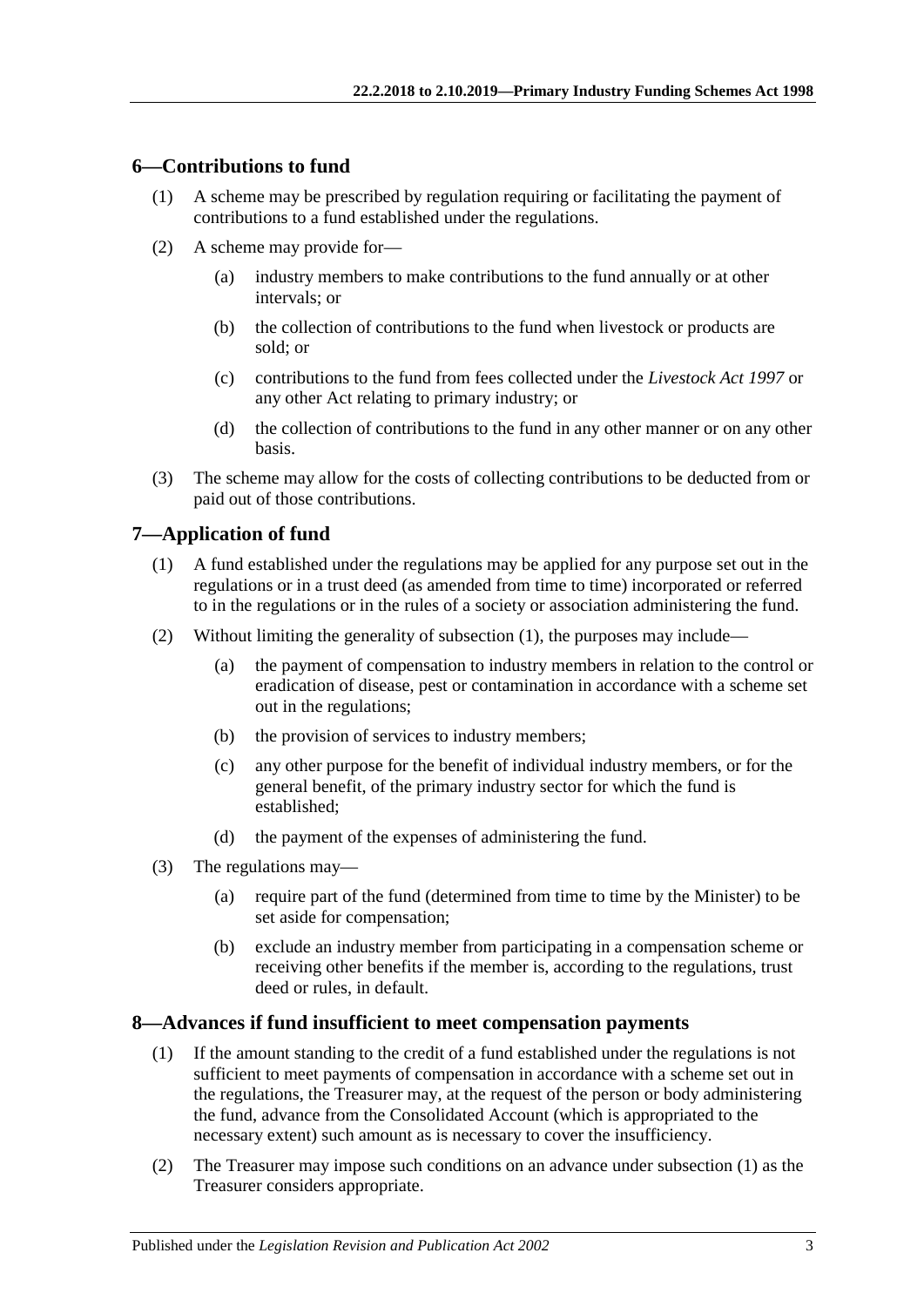#### <span id="page-3-0"></span>**9—Management plan for fund**

- (1) The person or body administering a fund established under the regulations must ensure that, in accordance with this section—
	- (a) management plans are prepared for the fund; and
	- (b) the plans are presented at public meetings convened for the purpose.
- (2) The management plans must be prepared and presented as follows:
	- (a) the first plan must cover a five year period and be prepared and presented within 12 months after the commencement of the regulations establishing the fund;
	- (b) a revised plan must be prepared and presented at least once every 12 months after presentation of the first plan and must, in each case, cover the ensuing period of five years.
- (3) A management plan must contain—
	- (a) an estimate of the contributions to the fund likely to be received over the relevant period;
	- (b) proposals for the investment of the fund;
	- (c) proposals for the application of the fund;
	- (d) any other matters considered appropriate to be included by the person or body administering the fund.
- (4) The person or body administering the fund must ensure that industry members are consulted during preparation of a management plan.
- (5) The person or body administering the fund must ensure that, at least two weeks before the date of a public meeting to be convened under this section, a notice of the date, time, place and purpose of that meeting is published in a newspaper circulating generally throughout the State.
- (6) The person or body administering the fund may revise and update its management plan at any time.
- (7) The person or body administering the fund must cause a copy of its current management plan to be kept available for inspection by members of the public, without charge and during normal office hours, at a place determined by the Minister.

#### <span id="page-3-1"></span>**10—Audit of fund**

- (1) The person or body administering a fund established under the regulations must cause proper accounts to be kept of all money received and dealt with under this Act, showing the purposes for which that money has been received or dealt with.
- (2) The person or body administering the fund must cause the accounts to be audited by an auditor at least once in each year.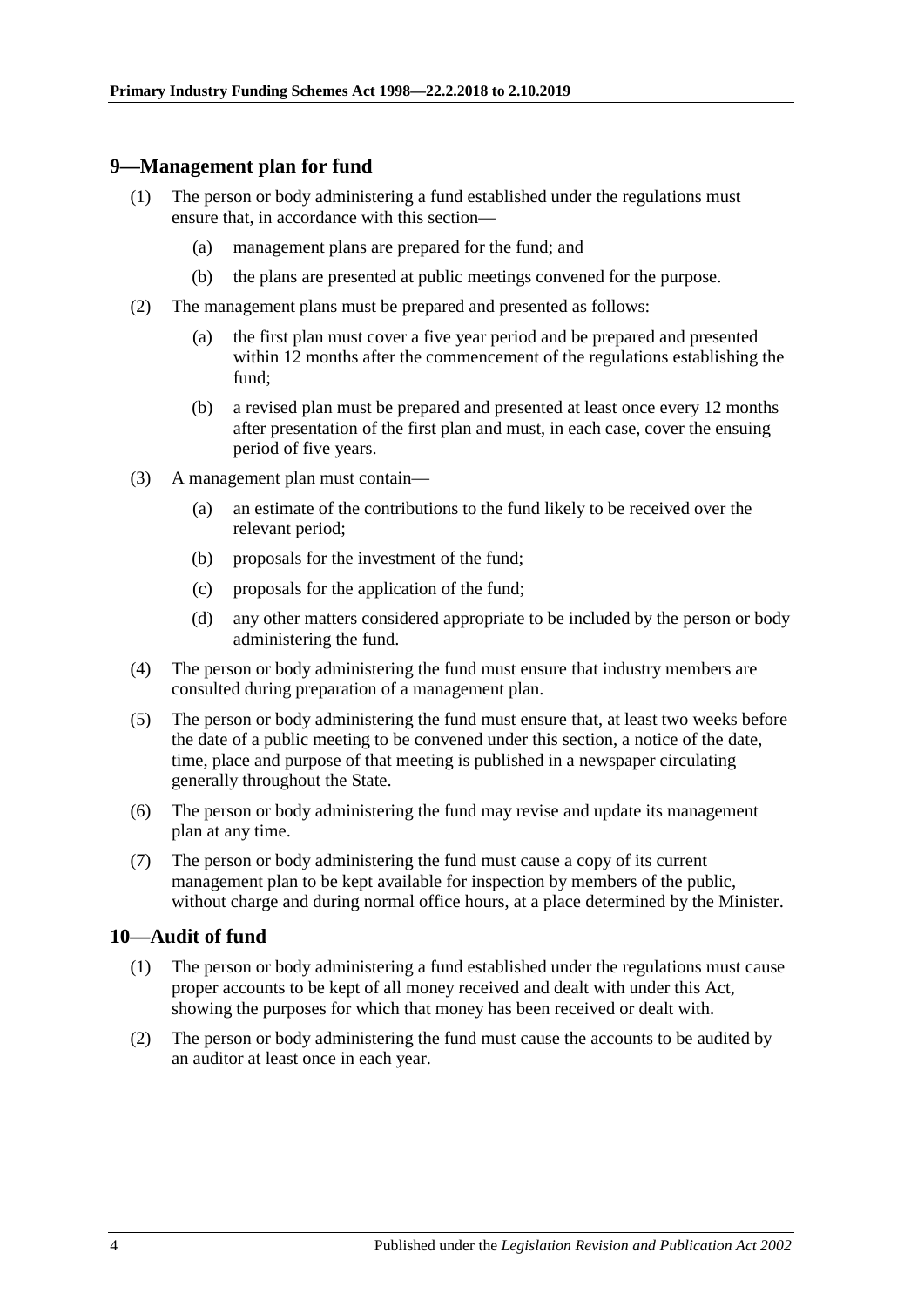#### <span id="page-4-0"></span>**11—Annual report for fund**

- (1) The person or body administering a fund established under the regulations must ensure that, on or before 30 September in every year—
	- (a) a report is prepared on the operation of the fund during the previous financial year; and
	- (b) in the case of a fund administered by a board of trustees or an approved society or association—the report is submitted to the Minister.
- (2) The report must incorporate—
	- (a) the audited statement of accounts of the fund for the period to which the report relates; and
	- (b) the current management plan prepared for the fund under this Act.
- (3) The Minister must cause copies of reports prepared under this section to be laid before each House of Parliament as follows:
	- (a) in the case of a report on the operation of a fund administered by the Minister—within 12 sitting days after 30 September following the financial year to which the report relates;
	- (b) in the case of a report on the operation of a fund administered by a board of trustees or an approved society or association—within 12 sitting days after receipt of the report.

#### <span id="page-4-1"></span>**12—Appointment of examiner of fund**

- (1) The Minister may, at any time, appoint a person—
	- (a) to examine, either generally or in a particular case, the accounts and records kept in relation to a fund established under the regulations or in relation to the collection of contributions to such a fund; and
	- (b) to examine, either generally or in a particular case, the audit program, working papers and other documents used or prepared by an auditor in the course of auditing the accounts of a fund established under the regulations; and
	- (c) to confer with an auditor in relation to audits of the accounts of a fund established under the regulations.
- (2) An examiner may, and must if required by the Minister to do so, provide the Minister with a report as to the state of any accounts or records subject to examination by the examiner.
- (3) The Minister must, as soon as practicable, cause a copy of a report provided by an examiner to be given or sent by post to the person or body administering the fund.

#### <span id="page-4-2"></span>**13—Winding up of fund**

- (1) If the Minister is satisfied that it is in the best interests of the primary industry sector for which a fund is established that the fund be wound up, the Minister may appoint an administrator for the purpose of winding up the fund.
- (2) An administrator may exercise such powers of the person or body administering the fund as may be necessary for the purposes of the winding up.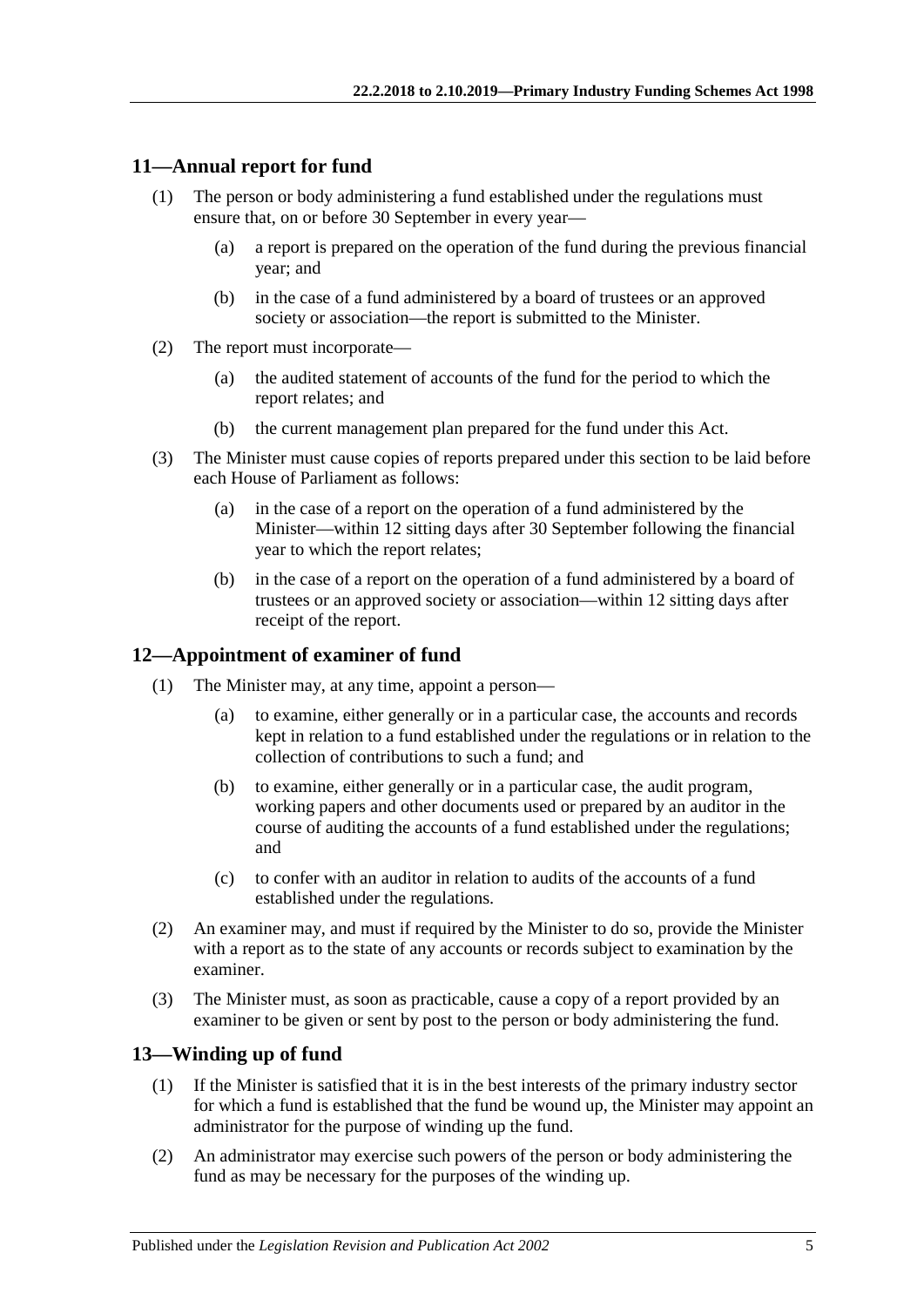- (3) The person or body administering the fund may not exercise any functions or powers in that capacity while a person holds office as an administrator of the fund.
- (4) The Minister may, by notice in the Gazette, direct the distribution of any money remaining in a fund that is being wound up and any remaining assets of the fund to bodies or organisations representing the primary industry sector for which the fund was established.

#### <span id="page-5-0"></span>**14—Obtaining information for purposes of audit, examination or winding up**

- (1) An auditor employed by the person or body administering a fund established under the regulations, or an examiner or administrator appointed by the Minister under this Act, may require the person or body administering the fund concerned or any other person in a position to do so—
	- (a) to produce all the accounts relating to the fund and all documents and records relating to those accounts or to the collection of contributions to the fund, including written records that reproduce in a readily understandable form information kept by computer, microfilm or other process; and
	- (b) to provide any relevant information relating to the operation of the accounts or the keeping of the documents or records.
- (2) The manager or other principal officer of an ADI or other financial institution with which a person or body administering a fund has deposited money must, on being required to do so by the auditor, examiner or administrator, disclose every account in which money has been so deposited and all documents and records relating to the operation of the accounts to the auditor, examiner or administrator.

Maximum penalty: \$20 000.

(3) A person who is required by this section to produce documents or other records to an auditor, examiner or administrator must permit the auditor, examiner or administrator to make a copy of the whole, or any part, of those documents or other records.

Maximum penalty: \$20 000.

- (4) A person must not—
	- (a) refuse or fail to comply with a requirement of an auditor, examiner or administrator under this Act; or
	- (b) hinder, delay or obstruct an auditor, examiner or administrator in the performance of functions under this Act by altering or destroying relevant documents or records or by any other means.

Maximum penalty: \$20 000.

(5) In this section—

*person or body administering a fund* includes a person or body who formerly administered a fund.

#### <span id="page-5-1"></span>**15—Board of trustees or society or association administering fund not agent of Crown**

The board of trustees of a fund established under the regulations or a society or association administering such a fund—

(a) is not an instrumentality or agency of the Crown; and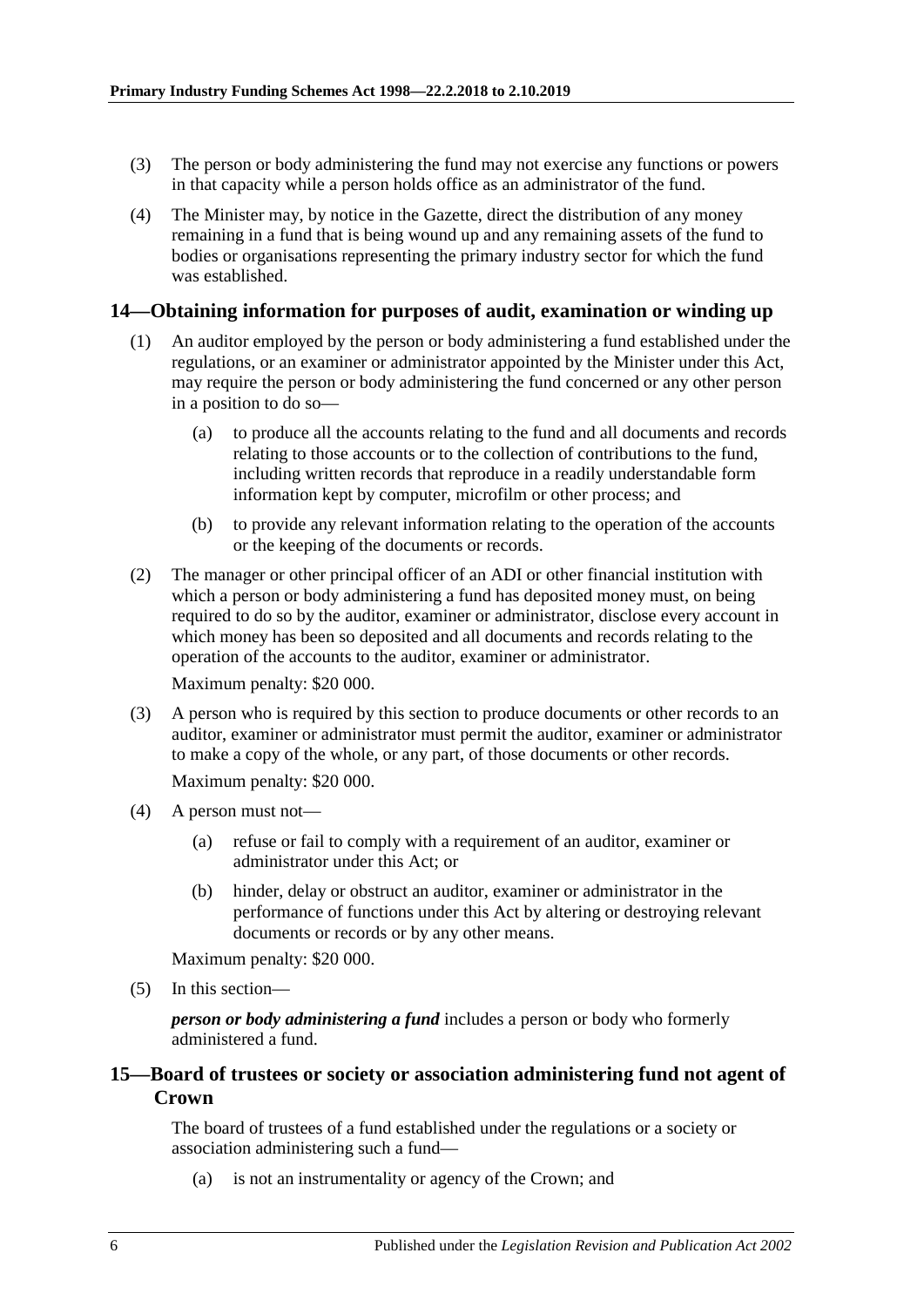- (b) does not have the privileges and immunities of the Crown; and
- (c) does not represent the Crown; and
- (d) is not a public or government authority.

#### <span id="page-6-0"></span>**16—Regulations**

- (1) The Governor may make such regulations as are contemplated by, or as are necessary or expedient for the purposes of, this Act.
- (2) The regulations may—
	- (a) impose fines, not exceeding \$5 000, for offences against the regulations;
	- (b) fix expiation fees for alleged offences against the regulations.
- (3) Regulations under this Act may—
	- (a) be of general application or limited application;
	- (b) make different provision according to the matters or circumstances to which they are expressed to apply;
	- (c) provide that a matter or thing in respect of which regulations may be made is to be determined according to the discretion of the Minister or the person or body administering a fund established under the regulations.
- (4) The regulations may confer jurisdiction on the South Australian Civil and Administrative Tribunal to review any determination under the regulations.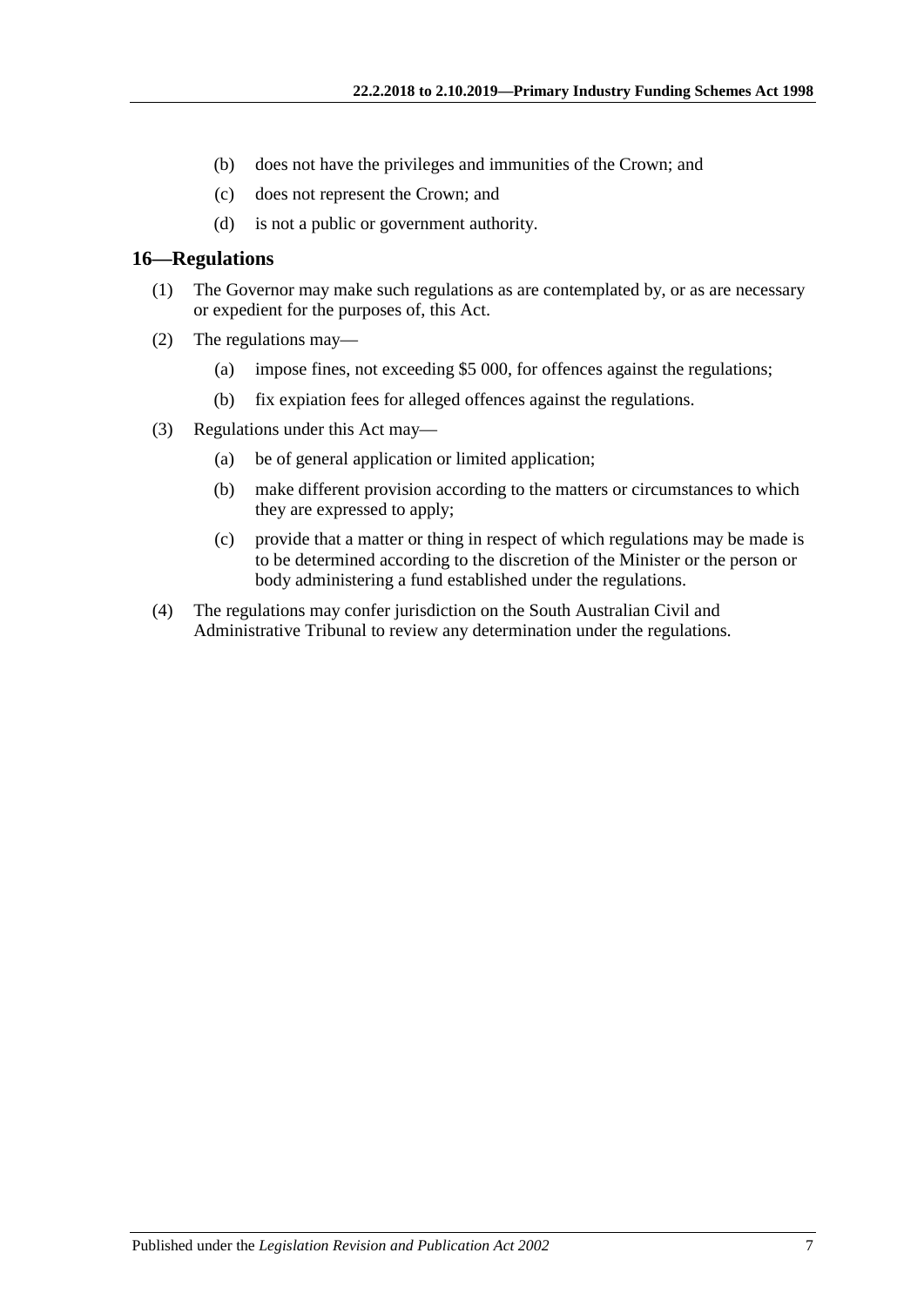# <span id="page-7-0"></span>**Legislative history**

#### **Notes**

- Please note—References in the legislation to other legislation or instruments or to titles of bodies or offices are not automatically updated as part of the program for the revision and publication of legislation and therefore may be obsolete.
- Earlier versions of this Act (historical versions) are listed at the end of the legislative history.
- For further information relating to the Act and subordinate legislation made under the Act see the Index of South Australian Statutes or www.legislation.sa.gov.au.

# **Legislation amended by principal Act**

The *Primary Industry Funding Schemes Act 1998* amended the following:

*Livestock Act 1997*

# **Principal Act and amendments**

New entries appear in bold.

| Year No |      | Title                                                        | Assent     | Commencement                                                                                                                                                                                                                                                              |
|---------|------|--------------------------------------------------------------|------------|---------------------------------------------------------------------------------------------------------------------------------------------------------------------------------------------------------------------------------------------------------------------------|
| 1998 57 |      | Primary Industry Funding Schemes 3.9.1998<br>Act 1998        |            | 1.10.1998 (Gazette 24.9.1998 p930)                                                                                                                                                                                                                                        |
| 1999    | 33   | <b>Financial Sector Reform (South</b><br>Australia) Act 1999 | 17.6.1999  | Sch (item $40$ )—1.7.1999 being the date<br>specified under $s$ 3(16) of the <i>Financial</i><br>Sector Reform (Amendments and<br><i>Transitional Provisions)</i> Act (No. 1)<br>1999 of the Commonwealth as the<br>transfer date for the purposes of that<br>Act: $s(2)$ |
| 2017    | - 51 | <b>Statutes Amendment (SACAT</b><br>No 2) Act 2017           | 28.11.2017 | Pt 38 (ss 208 & 209)-22.2.2018<br>(Gazette 30.1.2018 p524)                                                                                                                                                                                                                |

# **Provisions amended**

New entries appear in bold.

Entries that relate to provisions that have been deleted appear in italics.

| Provision      | How varied                                                            | Commencement |  |
|----------------|-----------------------------------------------------------------------|--------------|--|
| Long title     | amended under Legislation Revision and<br><b>Publication Act 2002</b> |              |  |
| s <sub>2</sub> | omitted under Legislation Revision and<br><b>Publication Act 2002</b> |              |  |
| s 14           |                                                                       |              |  |
| $s\ 14(2)$     | amended by $33/1999$ Sch (item 40)                                    | 1.7.1999     |  |
| s 16           |                                                                       |              |  |
| s 16(4)        | inserted by 51/2017 s 208                                             | 22.2.2018    |  |